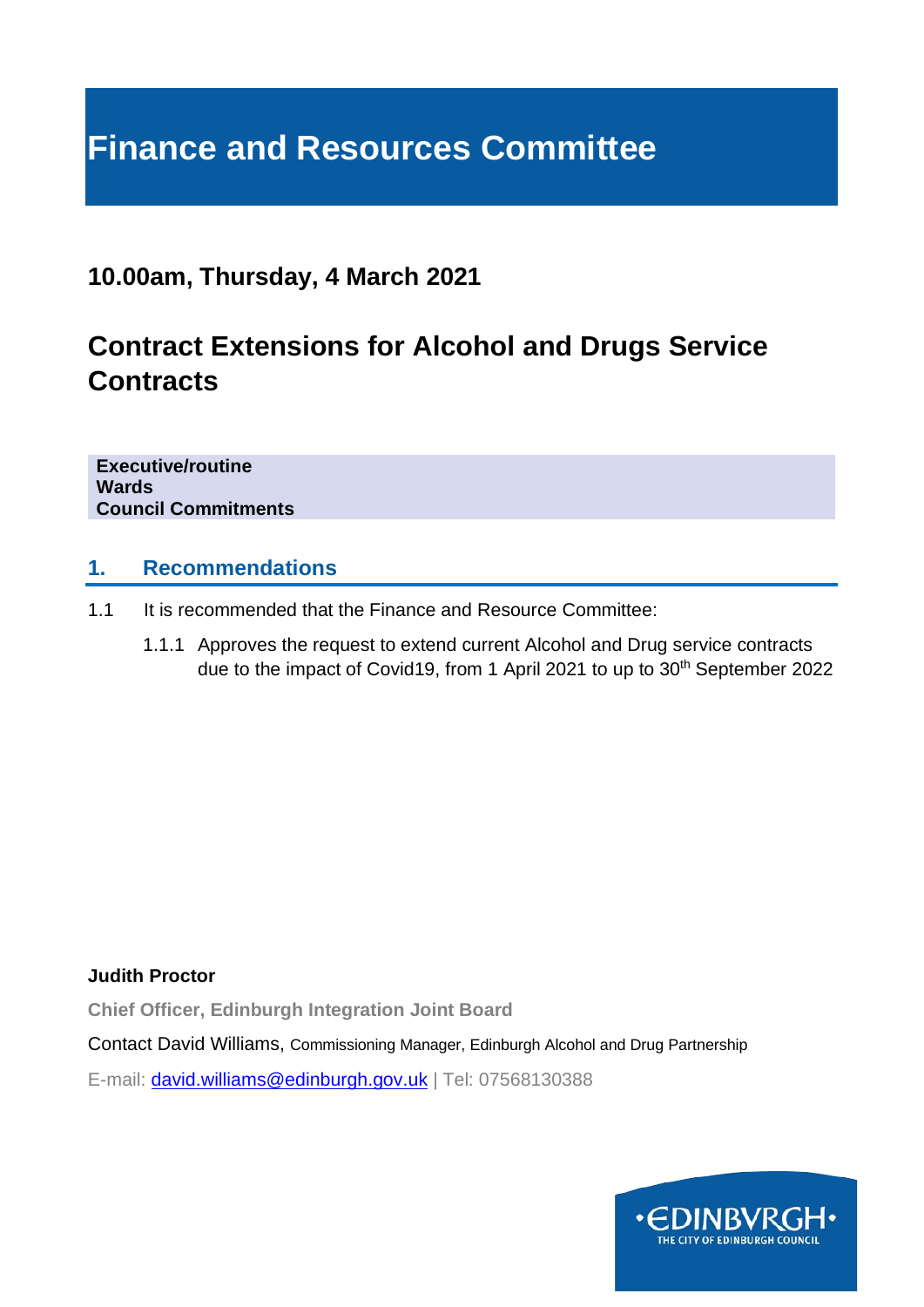**Report**

# **Contract Extensions for Alcohol and Drug Contracts**

#### **2. Executive Summary**

2.1 This report seeks approval to extend the current Alcohol and Drug Support contracts for up to 18 months from 1 April 2021 to up to 30<sup>th</sup> September 2022. These contracts have an annual value of £2.175m and are provided by five Service Providers: Turning Point Scotland (North East Hub); Change, Grow Live (North West, South West and South East hubs); and Edinburgh and Lothians Council on Alcohol, Simpson House and Crew (Counselling services across the city). normal procurement has been delayed by COVID related pressures and extension would allow full and effective co production of future services.

#### **3. Background**

3.1 These are the core voluntary sector services offering support to adults with problematic Drug and alcohol use. They were awarded following a competitive tendering process in April 2015. The contract duration was three years with a possible extension of two further years. This extension was exercised after a very positive review of delivery (based on widespread consultation, case file audit and review of performance data) in 2018.

| <b>Current provider</b>                                  | <b>Brief Contract Description</b>                         | <b>Annual value</b> |
|----------------------------------------------------------|-----------------------------------------------------------|---------------------|
| <b>Turning point Scotland</b>                            | Adult Community Treatment Service (NE<br>hub)             | £521,520            |
| <b>Change Grow Live</b>                                  | Adult Community Treatment Service (NW, SE<br>and SW hubs) | £1,023,759          |
| ELCA (lead contractor),<br><b>Simpson house and Crew</b> | Counselling and Psychological Therapies<br>Service        | £629,850            |

#### **4. Main report**

- 4.1 By the contracts' end, officers need to complete a review of the current specifications, decide on the future needs in the drug and alcohol treatment system and appraise the options for securing them, then produce specs and re-tender. The co-production process planned for this is consultation with:
	- 4.1.1 Current service users and carers;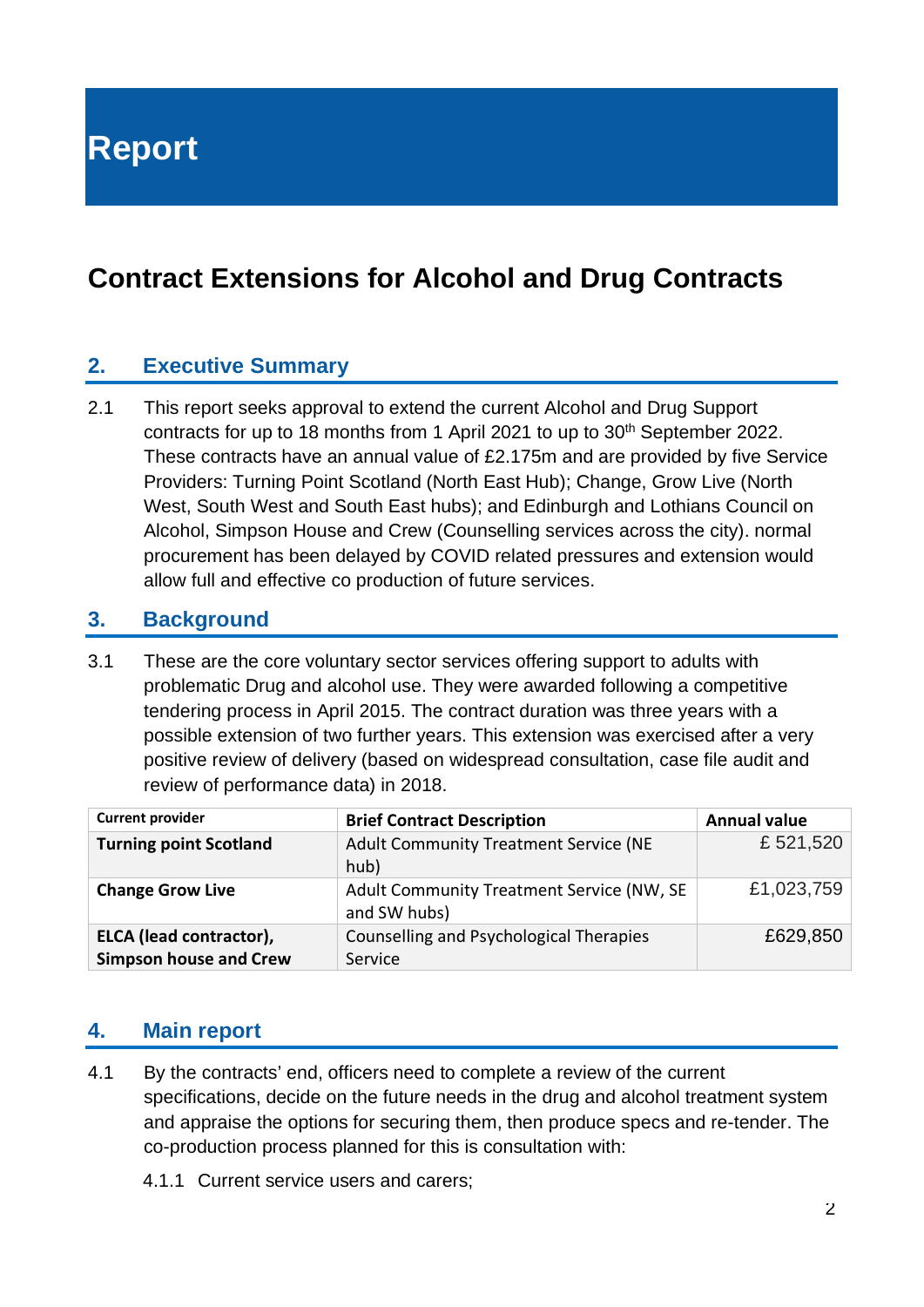- 4.1.2 managers of connected statutory sector services (and their teams),
- 4.1.3 other key referrers and stakeholders (primary care, police, prison, acute medicine etc)
- 4.1.4 consultation with current providers

and

- 4.1.5 review of performance measures and demand
- 4.1.6 review of strategic fit with current priorities and guidance
- 4.1.7 decisions on contract form and duration (with procurement, potential providers and strategy colleagues)
- 4.1.8 Decisions on how to procure the future contract (competitive tendering or other means)
- 4.2 It had been intended to review the contracts over the course of 2020, coproduce specifications for the services and to recontract from April 2021. However, this has been delayed by the challenge of COVID which has
	- 4.2.1 stretched officer resource,
	- 4.2.2 occupied many of the key consultees and precluded normal consultation processes attempts at co production in other areas of service delivery have been frustrated by the requirements of lockdown
	- 4.2.3 created a very risky environment in which to potentially disrupt the management of essential services.
- 4.3 There is a competitive market of providers in the UK and in Scotland for these services. However, a legal challenge is considered unlikely given the circumstances (COVID, finite extension, demonstrably effective delivery).
- 4.4 Granting an extension to all current service providers would ensure;
	- 4.4.1 Stability for service users currently being supported
	- 4.4.2 Sufficient time to meaningfully coproduce new documentation for future contracts,
	- 4.4.3 Sufficient time for potential providers to submit high quality tenders.
- 4.5 The duration of the requested extension is up to eighteen months, though the anticipated time required for the co-production and the re procurement is only one year. The additional time is included for two reasons:
	- 4.5.1 Contingency planning: in the event of further disruption to the process
	- 4.5.2 It is desirable desynchronise the two contracts (hubs and counselling/ Psychological therapy services) in order to a) minimise disruption to our system of care caused by simultaneous changes of multiple services b) manage pressure on officers and evaluators. To achieve this there needs to be sufficient time available for one contract to be completed six months